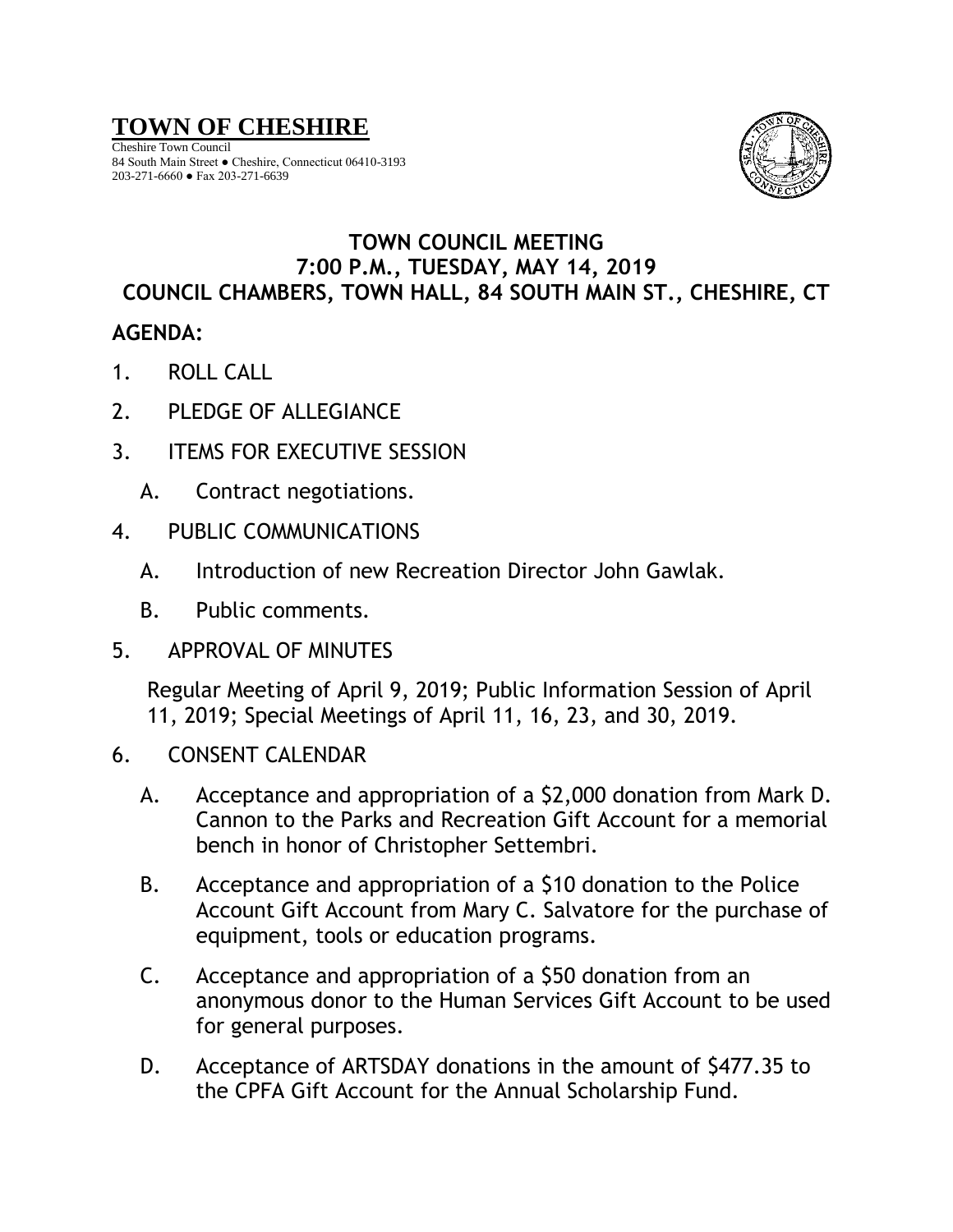- E. Acceptance and appropriation of a \$50 donation from the Cheshire Senior Center Widows and Widowers (Group) in memory of Marie (Scotty) Grant to the Human Services Gift Account to be used for the Senior Center.
- F. Acceptance and appropriation of a \$50 donation from an anonymous donor to the Human Services Gift Account to be used for general purposes.
- G. Acceptance and appropriation of \$215 from proceeds from the Yellow House Survivor Event to the Cheshire Fuel Bank.
- 7. ITEMS REMOVED FROM CONSENT CALENDAR
- 8. OLD BUSINESS
- 9. NEW BUSINESS
	- A. Set public hearing for 2019 Neighborhood Assistance Act Program applications.
	- B. Set public hearing for amendments to Code of Ordinances to update ordinances to reflect current Charter and regulations.
	- C. Set public hearing for ordinance amendment for waiver of building permit fees for handicapped accessibility projects.
	- D. Set public hearing for amendments to the Youth and Human Services Committees ordinance.
	- E. Set public hearing for TIF Master Plan Review.
	- F. Appointment of representative to the South Central Connecticut Regional Water Authority Representative Policy Board for a three year term ending June 30, 2022.
	- G. Discussion and possible approval of award of construction contract for removal of underground storage tanks at Chapman, Humiston, and Dodd Middle School.
	- H. Discussion and possible approval to bid the replacement of underground storage tanks at Darcey School.